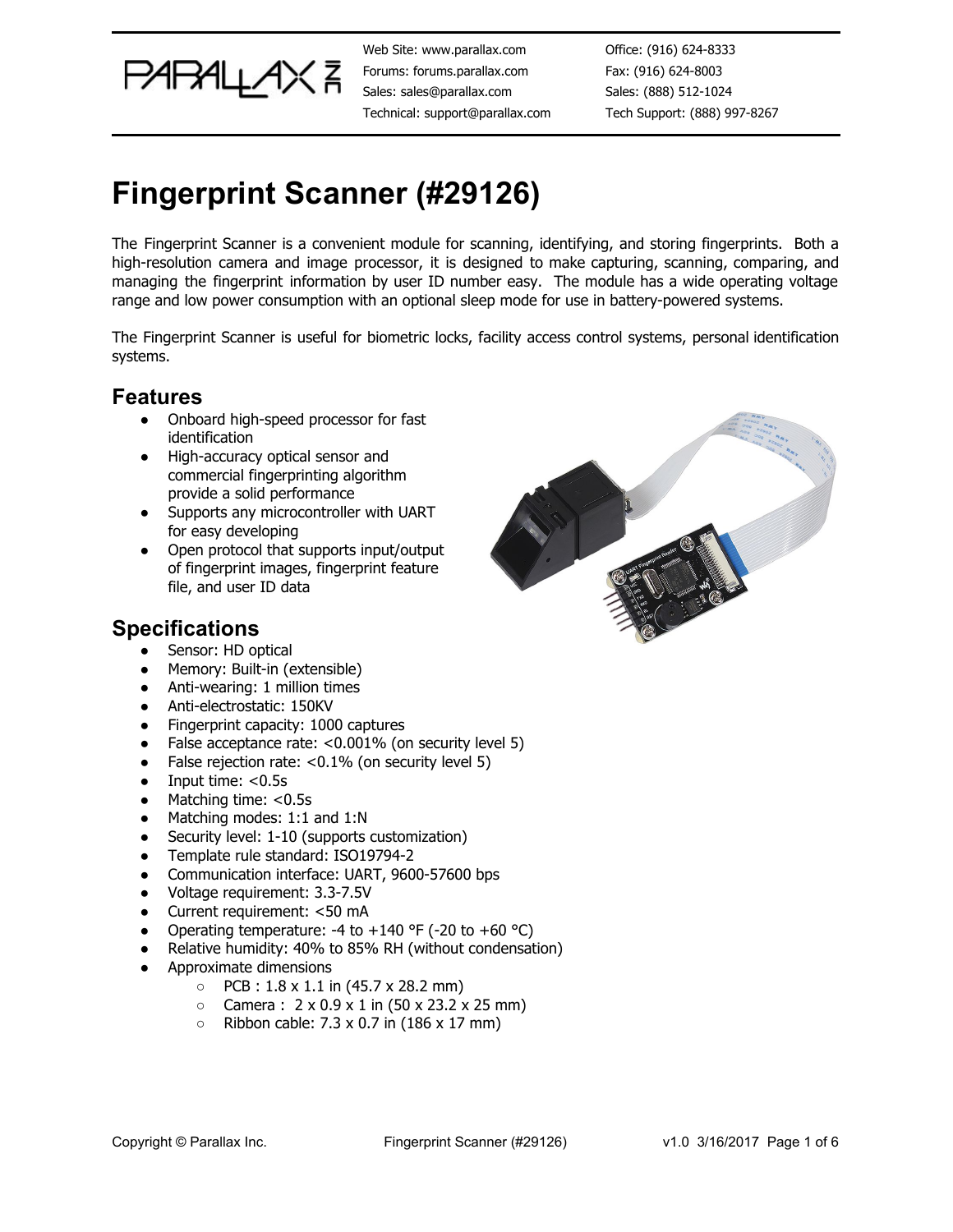### **Getting Started**

The Fingerprint Scanner will need to be used with a microcontroller or computer capable of TTL-level UART serial communication at 19,200 bps.

The Fingerprint Scanner has three parts that need to be assembled:

- Camera module
- Ribbon Cable
- Printed Circuit Board (PCB) module

Connect the Camera module to the PCB module using the ribbon cable. Both the PCB and camera modules have ribbon cable connectors on them. The ribbon cable connector is grey, tan, or brown with a black latch. The black latch sticks out on both sides of the connector.

- 1. Using the tabs on the sides, gently pull the latch slightly away from the body of the ribbon connector cable on both the PCB and Camera modules.
- 2. Insert the ribbon cable into one of the connectors with the blue tab up and the metal connections down toward the module.
- 3. Push the latch back into the body of the ribbon connector.
- 4. Repeat for the other end of the ribbon cable into the other connector.

Connect the Pins on the PCB assembly to the microcontroller:

- 1. Connect the GND pin to ground.
- 2. Connect the VCC pin to the power supply (3.3V 7.5V, whatever is appropriate for the safe logic levels of your microcontroller.)
- 3. Connect to the RXD and TXD pins to the UART or designated GPIO pins of your microcontroller.



Now you are ready to load an example program into your microcontroller, and follow the prompts. Read through the rest of this document for tips on using the Fingerprint Scanner, and the most commonly used device commands.

Example code in C and Blockly are available for the Propeller P8X32A microcontroller. Example code in PBASIC is available for the BASIC Stamp 2 microcontroller.

See the Downloads and Additional Resources links on the Fingerprint Scanner product page: go to www.parallax.com and search 29126.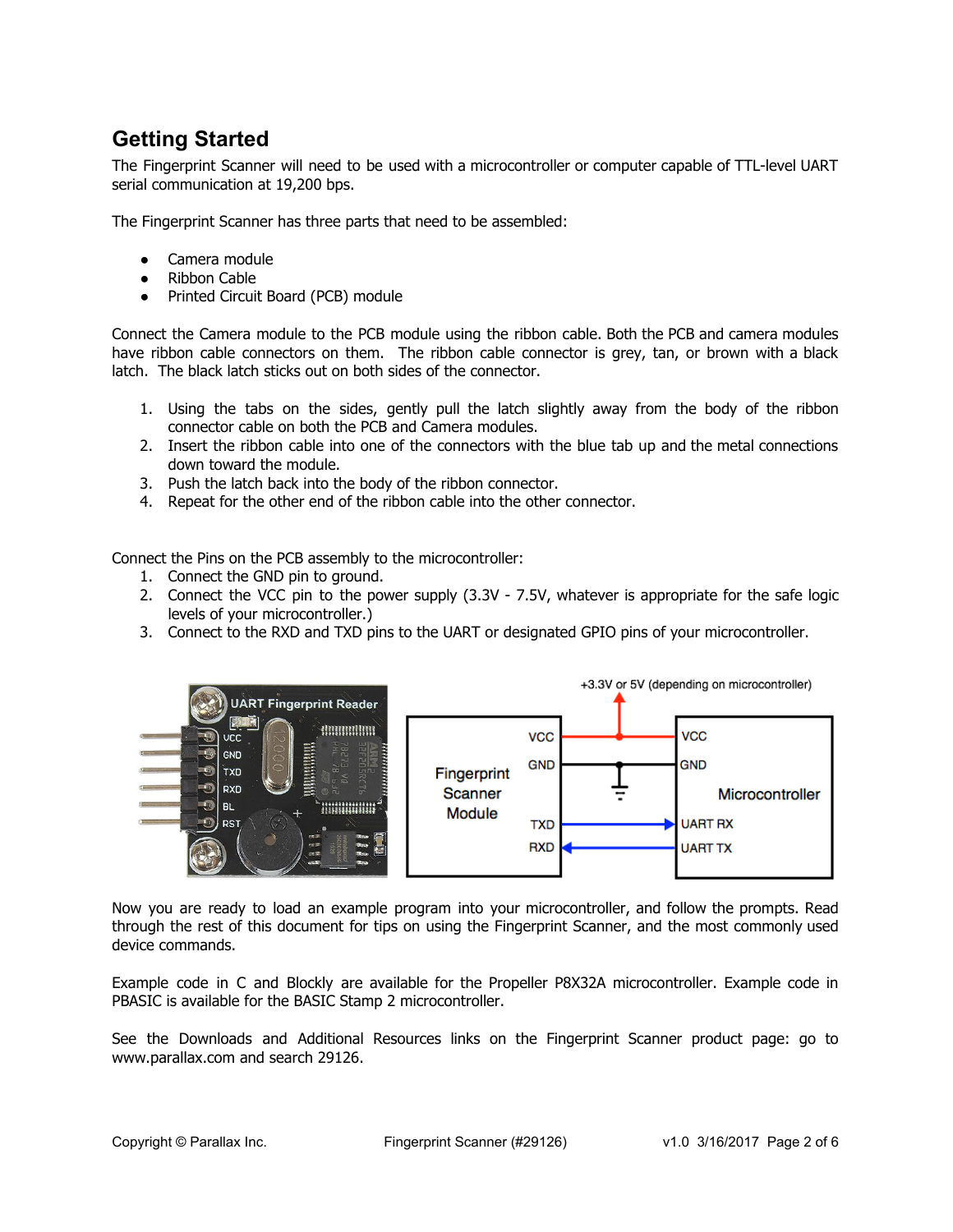| <b>Pin</b> | <b>Name</b> | Type | <b>Function</b>                                                   |
|------------|-------------|------|-------------------------------------------------------------------|
|            | VCC         | P    | Power connection, connect to voltage source from +3.3 to +7.5 VDC |
| 2          | <b>GND</b>  | G    | Ground connection                                                 |
| 3          | TXD         | O    | UART serial output, connect to MCU RX                             |
| 4          | <b>RXD</b>  |      | UART serial input, connect to MCU TX                              |
| 5          | BL          |      | Backlight (NO CONNECTION/NOT SUPPORTED)                           |
|            | <b>RST</b>  |      | Reset, pull LOW to reset the module                               |

#### **Pin Definitions and Ratings**

Pin Type:  $P = Power$ ,  $G = Ground$ ,  $I = Input$ ,  $O = Output$ 

#### **Communication Protocol**

The Fingerprint Scanner works as a slave device with the microcontroller (master device) controlling it by sending commands serially through a UART interface. The command interface: 19,200 bps, 1 start bit, 1 stop bit, no parity (8N1).

Commands sent from the microcontroller (master device) to the Fingerprint Scanner must be in the following formats:

#### **Command Packet**

| <b>Byte</b> |      |  |  |      |      |
|-------------|------|--|--|------|------|
| Value       | 0xF5 |  |  | 0x00 | 0xF5 |

Where:

: One of the defined command bytes

: Command parameters

: XOR checksum of bytes 2-6: (Byte1 ^ Byte2 ^ Byte3 ^ Byte4 ^ Byte5 ^ Byte6)

When the command packet is received, the module will respond with a similarly formatted 8 byte packet:

#### **Response Packet**

| Byte  |      |  |  |      |      |  |
|-------|------|--|--|------|------|--|
| Value | 0xF5 |  |  | 0x00 | 0xF5 |  |

Where:

: One of the defined command bytes

Values : Returned values

: XOR checksum of bytes 2-6: (Byte1 ^ Byte2 ^ Byte3 ^ Byte4 ^ Byte5 ^ Byte6)

is used mainly to return the summary result of the command operation, and is usually one of the following values:

| #define ACK SUCCESS | 0x00 // Operation successful         |
|---------------------|--------------------------------------|
| #define ACK FAIL    | 0x01 // Operation failed             |
| #define ACK FULL    | 0x04 // Fingerprint database is full |
| #define ACK NOUSER  | $0x05$ // No such user               |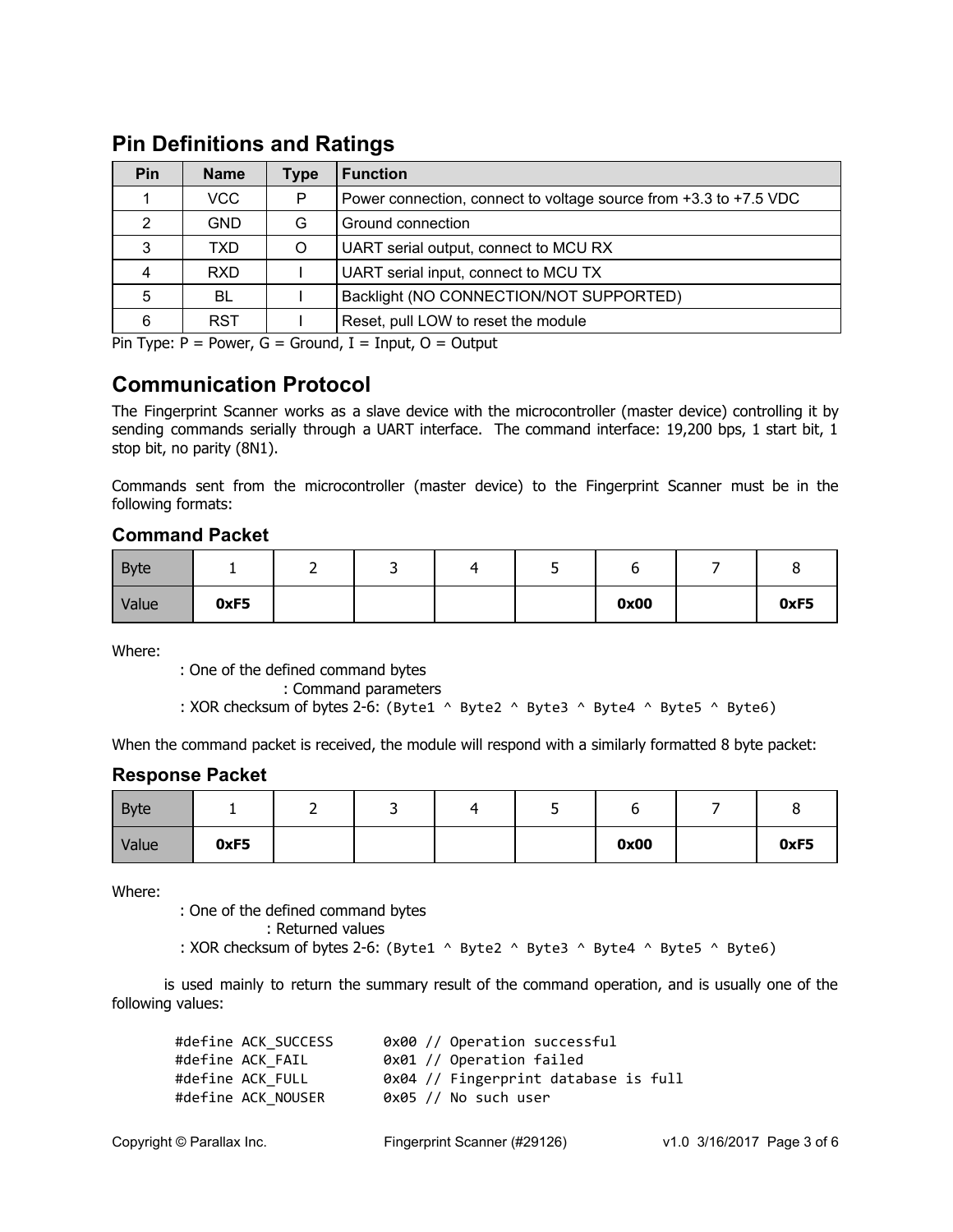#define ACK\_USER\_EXISTS 0x07 // already exists #define ACK\_TIMEOUT 0x08 // Acquisition timeout

Some commands require data to be transferred to or from the module. These commands are sent/received in two parts: the Command/Response Packet + a Command/Response Data Package:

The first part of the massage, the Command/Response packet, is the same as above, with the following information:

Command version (sending):

- $=$  HIGHBYTE of the **length** of message (in bytes) where **length** is a 16-bit unsigned integer
- = HIGHBYTE of the **length** of message (in bytes) where **length** is a 16-bit unsigned integer<br>=  $0 \times 00$
- $= 0x00$

Response version (

- = HIGHBYTE of the **length** of message (in bytes) where **length** is a 16-bit unsigned integer
- = HIGHBYTE of the **length** of message (in bytes) where **length** is a 16-bit unsigned integer
- = **summary result** (defined above)

#### **Data Package**

| Byte  |      | . | Length $+$ | Length +<br>$\overline{\phantom{0}}$ | Length $+$ |
|-------|------|---|------------|--------------------------------------|------------|
| Value | 0xF5 |   |            |                                      | 0x00       |

: XOR checksum of all Data bytes.

### **Command Set**

These are the commands most likely to be used in normal operation. The full command set and communication protocol is available from the Downloads section of the Fingerprint Scanner product page at [www.parallax.com](http://www.parallax.com/) (search 29126).

| <b>Command</b> | <b>Description</b>                             | <b>Parameter 1</b>         | <b>Parameter 2</b>        | <b>Parameter 3</b>           | <b>Possible Responses</b>                                                                          |
|----------------|------------------------------------------------|----------------------------|---------------------------|------------------------------|----------------------------------------------------------------------------------------------------|
| 0x01           | <b>Add Fingerprint</b><br>Capture (first scan) | User ID<br><b>HIGHBYTE</b> | User ID<br><b>LOWBYTE</b> | User "level"<br>(1, 2, or 3) | Value3=<br><b>ACK SUCCESS</b><br><b>ACK FAIL</b><br><b>ACK FULL</b><br><b>ACK TIMEOUT</b>          |
| 0x02           | <b>Add Fingerprint</b><br>Capture (first scan) | User ID<br><b>HIGHBYTE</b> | User ID<br><b>LOWBYTE</b> | User "level"<br>(1, 2, or 3) | $Value3=$<br><b>ACK SUCCESS</b><br><b>ACK FAIL</b><br><b>ACK TIMEOUT</b>                           |
| 0x03           | <b>Add Fingerprint</b><br>Capture (first scan) | User ID<br><b>HIGHBYTE</b> | User ID<br><b>LOWBYTE</b> | User "level"<br>(1, 2, or 3) | $Value3=$<br><b>ACK SUCCESS</b><br><b>ACK FAIL</b><br><b>ACK USER EXISTS</b><br><b>ACK TIMEOUT</b> |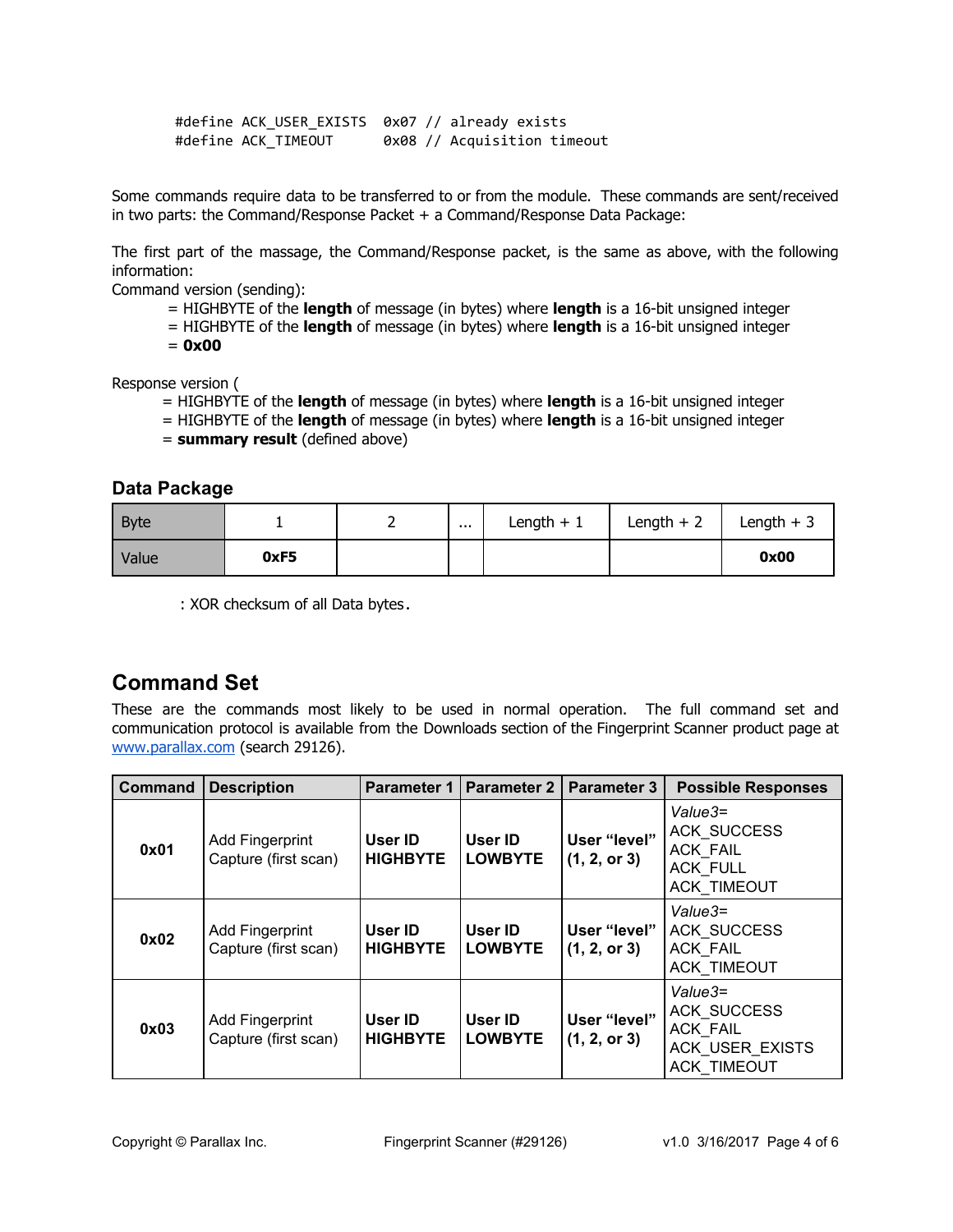| 0x04 | Delete Specified<br>User                                     | User ID<br><b>HIGHBYTE</b> | User ID<br><b>LOWBYTE</b> | 0x00 | Value3=<br><b>ACK SUCCESS</b><br>ACK_FAIL                                                                                                 |
|------|--------------------------------------------------------------|----------------------------|---------------------------|------|-------------------------------------------------------------------------------------------------------------------------------------------|
| 0x05 | Delete All Users                                             | 0x00                       | 0x00                      | 0x00 | $Value3=$<br><b>ACK SUCCESS</b><br><b>ACK_FAIL</b>                                                                                        |
| 0x09 | Count number of<br>saved users                               | 0x00                       | 0x00                      | 0x00 | Value1 $=$<br>Count.HIGHBYTE<br>$Value2 =$<br>Count.LOWBYTE<br>$Value3=$<br><b>ACK SUCCESS</b><br><b>ACK FAIL</b>                         |
| 0x0A | Acquire User "level"                                         | User ID<br><b>HIGHBYTE</b> | User ID<br><b>LOWBYTE</b> | 0x00 | $Value3=$<br>User "level" (1,2, or 3)<br><b>ACK_NOUSER</b>                                                                                |
| 0x0B | Compare scan to a<br>specified user's<br>saved capture (1:1) | User ID<br><b>HIGHBYTE</b> | User ID<br><b>LOWBYTE</b> | 0x00 | Value3=<br><b>ACK SUCCESS</b><br><b>ACK FAIL</b><br><b>ACK TIMEOUT</b>                                                                    |
| 0x0C | Scan and try to find a<br>match to a saved<br>capture (1:N)  | 0x00                       | 0x00                      | 0x00 | Value $1 =$<br>UserID.HIGHBYTE<br>$Value2 =$<br>UserID.LOWBYTE<br>Value3=<br>User "level" (1,2, or 3)<br><b>ACK_NOUSER</b><br>ACK_TIMEOUT |

### **Using the Fingerprint Scanner**

If you are using the Fingerprint Scanner for the first time, it is helpful to first issue a command to delete all users (**0x05**). This ensures that you are stating with a clean, blank memory bank. Make sure that the modules returns ACK\_SUCCESS.

#### **Capturing the fingerprint of a new user**

When adding a new fingerprint image capture, you will assign it a user ID (you may save up to 1000 different captures, and the user ID can be any number from 1 to 65535). The fingerprint must be scanned three times, each time using the next "add fingerprint command" - **0x01**, **0x02**, then **0x03**. You must also set a "level" of 1, 2, or 3 for the user. The meaning of the "level"s are up to you.

#### **Using the Fingerprint Scanner to identify a fingerprint**

Once a user's fingerprint has been captured and saved, you can use the Compare 1:1 (**0x0B**) or Compare 1:N (**0x0C**) commands to identify new scans. Compare 1:1 will determine if the fingerprint being scanned matches a specific user ID, and Compare 1:N tries to match the fingerprint being scanned to one of the saved captures in its memory.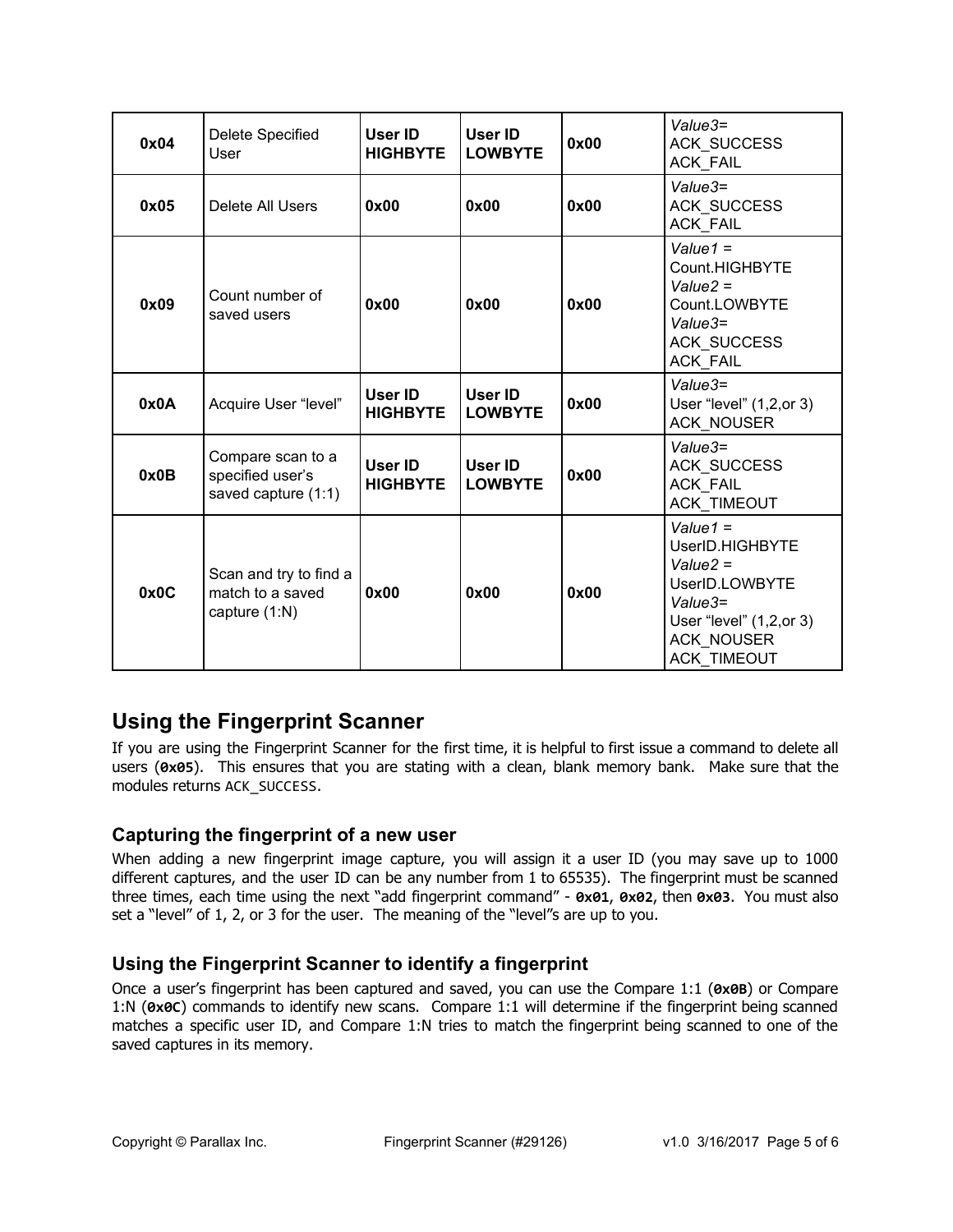### **PCB Dimensions**



### **Camera Dimensions**



### **Revision History:**

V1.0 - Original release.